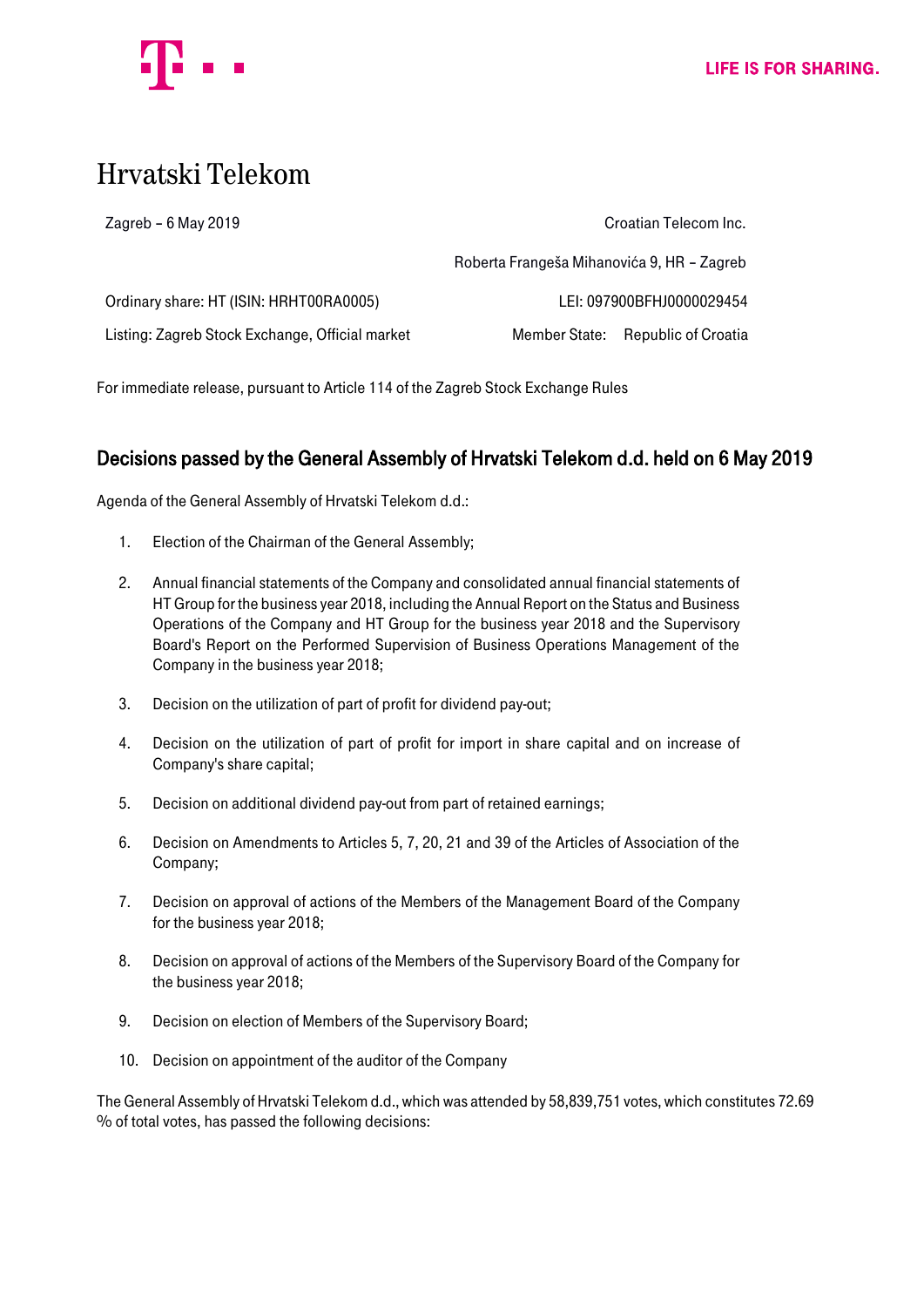

## Ad 1.

"Professor Zoran Parać, Ph.D., is elected as Chairman of the General Assembly of Croatian Telecom Inc. for this convocation".

# Ad 3.

#### "Decision on utilization of part of profit for dividend payout

- 1. Part of current net profit determined in annual financial statements for 2018, which amounted to HRK 990,660,719.25 shall be used for dividend payout to shareholders in amount of HRK 7.00 per share, in total amounting to HRK 568,536,829.00.
- 2. Dividend from Item 1 of this Decision shall be paid out to all shareholders which are registered in Central Depository and Clearing Company (CDCC) on May 21<sup>st</sup>, 2019 (record date). The date from which Croatian Telecom 's share will be traded without right to receive dividend payout is May 20th, 2019 (ex-date). Dividend payout shall be executed on May  $27^{th}$ , 2019 (payment date).
- 3. This Decision comes into force as of the day of its passing".

# Ad 4.

#### "Decision on utilization of part of profit for import in share capital and on increase of Company's share capital

- 1. Part of current net profit determined in annual financial statements for 2018 in amount of HRK 422,123,890.25 which will remain after dividend pay-out from decision adopted under Item 3 of General Assembly agenda shall be used for increase of Company's share capital.
- 2. According to Item 1 of this Decision, Company's share capital shall be increased from the amount of HRK 9,822,853,500.00, for the amount of HRK 422,123,890.25, to the amount of HRK 10,244,977,390.25 from part of net profit from 2018.
- 3. Company's share capital shall be increased without issuance of new shares, by proportionate increase of participation of all issued shares in the Company's share capital.
- 4. The decision on Company's share capital increase from Company's assets is based on annual financial statements for 2018.
- 5. This Decision comes into force as of the day of its passing".

# Ad 5.

# "Decision on additional dividend payout from part of retained earnings

1. Part of retained earnings from previous years in amount of HRK 243,658,641.00 shall be used for additional dividend payout to shareholders in amount of HRK 3.00 per share.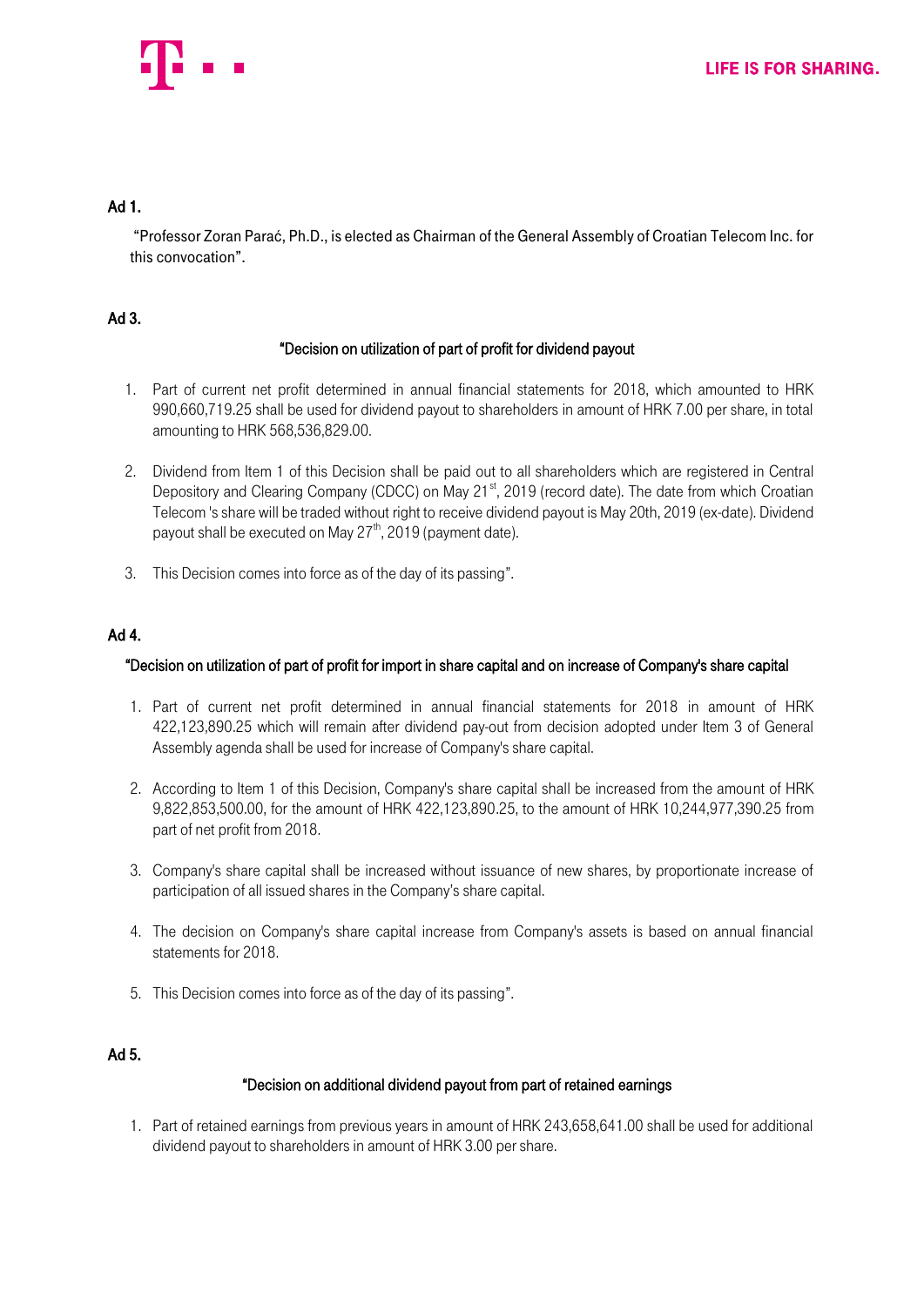

- 2. Dividend from Item 1 of this decision shall be paid out together with dividend adopted by decision under Item 3 of the General Assembly agenda to all shareholders which are registered in Central Depository and Clearing Company (CDCC) on May 21<sup>st</sup>, 2019 (record date). The date from which Croatian Telecom 's share will be traded without right to receive dividend payout is May 20<sup>th</sup>, 2019 (ex-date). Dividend payout shall be executed on May  $27<sup>th</sup>$ , 2019 (payment date).
- 3. This Decision comes into force as of the day of its passing".

#### Ad 6.

## "Decision on Amendments to Articles 5, 7, 20, 21 and 39 of the Articles of Association of the Joint Stock Company Croatian Telecom

Article 1

In Article 5, paragraph 1:

item 36 reading as follows is deleted:

"service of execution of payment transactions where the consent of the payer to execute a payment transaction is given by means of any telecommunication, digital or IT device and the payment is made to the telecommunication, IT system or network operator, acting only as an intermediary between the payment service user and the supplier of goods and service"

item 37 becomes item 36 and is hereby amended and now reads as follows:

"issuing of payment instruments and/or acceptance of payment transactions"

#### Article 2

Article 7 is hereby amended and now reads as follows:

"The share capital of the Company amounts to HRK 10,244,977,390.25 (in writing: ten billion two hundred and forty-four million nine hundred and seventy-seven thousand three hundred and ninety kuna and twenty-five lipa)".

#### Article 3

In Article 20 paragraphs 1 and 2 are hereby amended and now read as follows:

"The Supervisory Board shall hold meetings at least four times per year. The Supervisory Board may also hold meetings by tele conferencing or by video conferencing. The minutes as well as the records of proceedings of the Supervisory Board shall be maintained in both Croatian and English. Votes in writing may be delivered by another member of the Supervisory Board or by a person who has received written authorization by the member of the Supervisory Board who was unable to attend the session.

The Supervisory Board members who are unable to physically attend the meeting of the Supervisory Board or participate in the work of the meeting by tele conferencing or by video conferencing, may deliver their votes in writing".

#### Article 4

In Article 21 paragraph 2 item 1 is hereby amended and now reads as follows:

"1. resolution on the founding of the branch offices and the resolution on the founding of the subsidiaries of the Company;"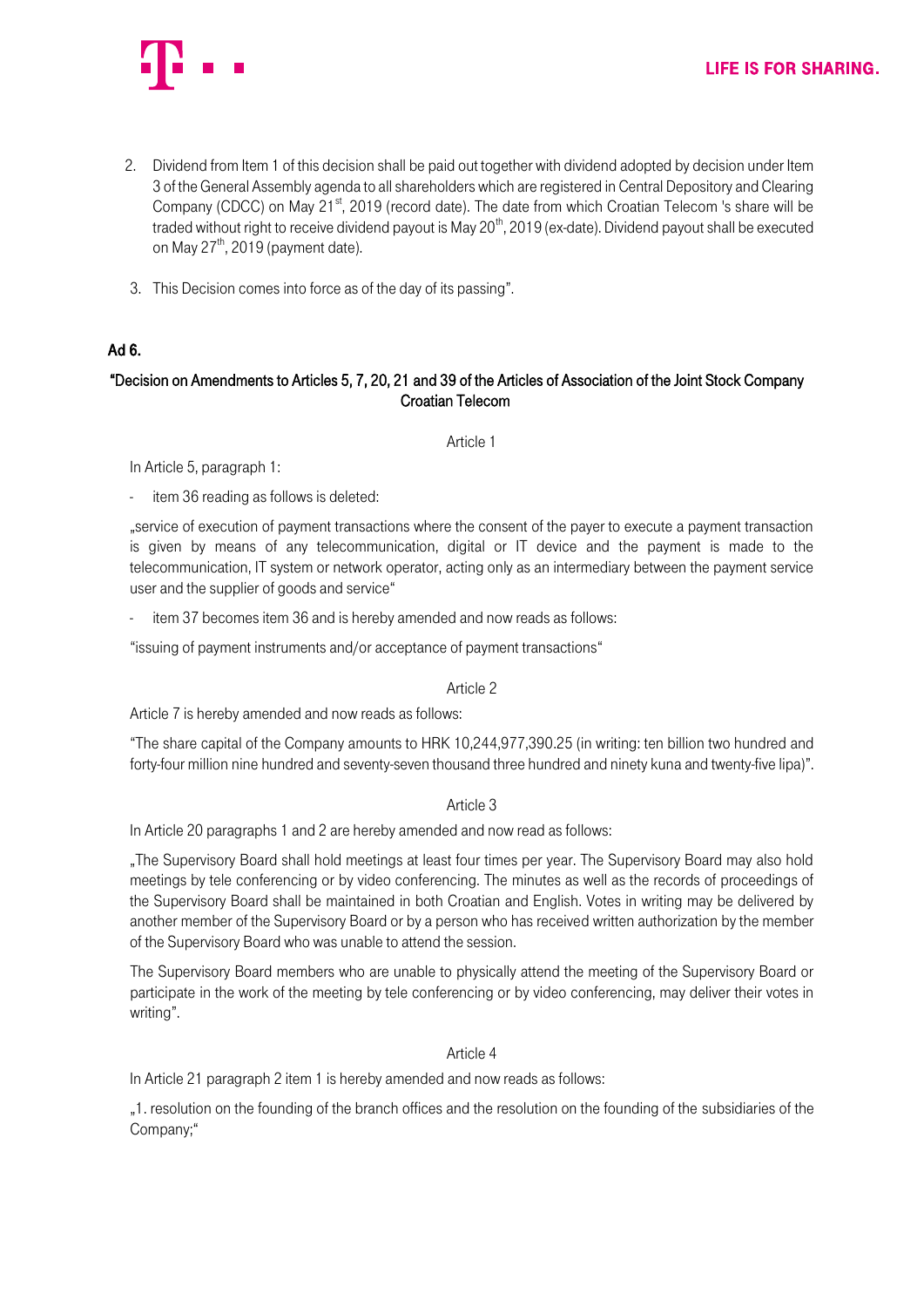

#### Article 5

In the clean text of the Articles of Association, Article 39 shall be amended to read as follows:

"By coming into force of these Articles of Association, the Articles of Association of the Company in the form as adopted on December 7, 1998, with amendments as of October 5, 1999, October 24, 2001, June 28, 2002, December 17, 2004, April 23, 2007, April 21, 2008, April 21, 2010, May 4, 2011, June 17, 2013, April 29, 2014, April 29, 2015, April 21, 2016, April 25, 2017 and March 23, 2018 shall cease to be valid".

#### Article 6

All other provisions of the Articles of Association shall remain unchanged.

#### Article 7

This Decision on Amendments to the Articles of Association shall come into force and apply as of the date of entry in the Court Register.

#### Article 8

The Supervisory Board shall be authorized to specify the clean text of the Articles of Association in accordance with this Decision on Amendments to the Articles of Association".

# Ad 7.

"The approval of actions is given to the Members of the Management Board of the Company for the business year 2018".

# Ad 8.

"The approval of actions is given to the Members of the Supervisory Board of the Company for the business year 2018".

# Ad 9.

"Mr. Marc Stehle, B.A. in business economics, residing in Breitscheid, Federal Republic of Germany, is elected Member of the Supervisory Board of Croatian Telecom Inc. for another term of office for the period of four (4) years, after the expiry of his current term of office, i.e., as of 16<sup>th</sup> December 2019".

"Mr. Davor Majetić, Master of Science in Electrical engineering, residing in Zagreb, is elected Member of the Supervisory Board of Croatian Telecom Inc. for the period of four (4) years. This decision shall come into effect on the day of its passing".

# Ad 10.

"The company PricewaterhouseCoopers d.o.o., Heinzelova ulica 70, 10 000 Zagreb, is appointed as the auditor of the Company for the business year 2019".